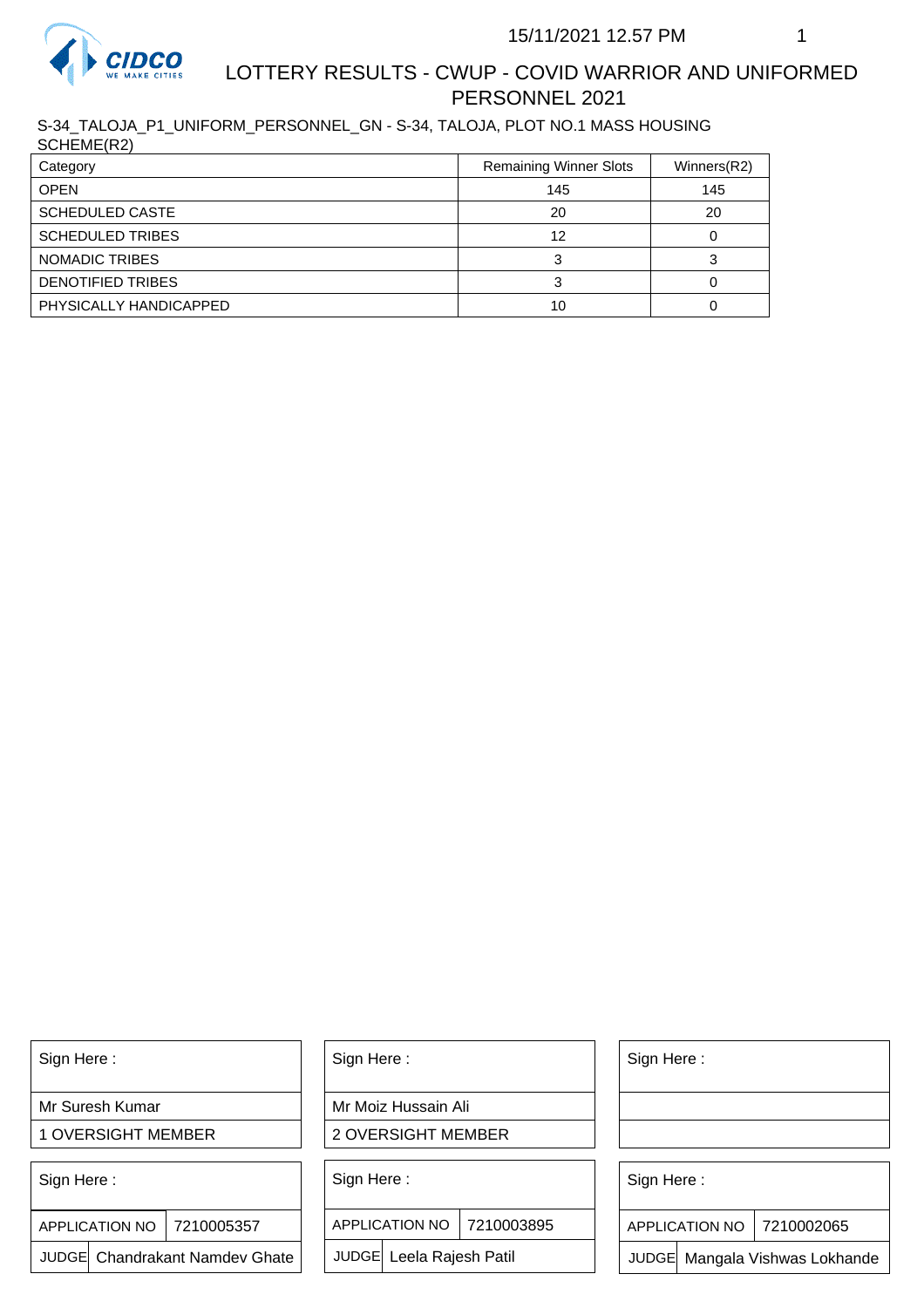

 LOTTERY RESULTS - CWUP - COVID WARRIOR AND UNIFORMED PERSONNEL 2021

Scheme: S-34\_TALOJA\_P1\_UNIFORM\_PERSONNEL\_GN - S-34, TALOJA, PLOT NO.1 MASS HOUSING SCHEME Category - OPEN - OPEN - OPEN

| Priority No     | Application<br>Number | <b>Applicant Name</b>                                                         | Flat*<br>Bd, Wg, Fl, Ft (Rnd)                                     | Priority No | Application<br>Number | <b>Applicant Name</b>                                                   | Flat*<br>Bd, Wg, Fl, Ft (Rnd) |
|-----------------|-----------------------|-------------------------------------------------------------------------------|-------------------------------------------------------------------|-------------|-----------------------|-------------------------------------------------------------------------|-------------------------------|
| 1               | 7210004910            | Ms Sangita Arjun Kute                                                         | $L04, -110, 4(R2)$                                                | 21          | 7210001788            | Mrs Kanchan Umesh<br>Parab                                              | $L$ 03, -, 20, 2(R2)          |
| $\mathbf{2}$    | 7210008208            | Mrs Kanchan Mohan $\vert$ L04, -, 10, 5(R2)<br>Mohite                         |                                                                   | 22          | 7210003010            | Mrs Seema Shyam Jadhav L01, -, 11, 9(R2)                                |                               |
| $\mathbf 3$     | 7210007052            | Mr Somnath Banerjee                                                           | $L02, -2, 8(R2)$                                                  | 23          | 7210002574            | Mr Rahul Subrata Sarkar                                                 | L03, $-$ , 2, $7(R2)$         |
| 4               | 7210003850            | Mr Nitin Anant Pawar                                                          | $L01, -, 5, 3(R2)$                                                | 24          | 7210002909            | Mrs Swati Yashwant<br>Solankar                                          | L02, -, 12, 1(R2)             |
| 5               | 7210004459            | Mr Uvaraj Tukaram<br>Gaikwad                                                  | $\textsf{L04}, \textsf{-}, \textsf{21}, \textsf{7} \textsf{(R2)}$ | 25          | 7210002781            | Mrs Maya Pradip Gaikwad                                                 | $ L03, -, 14, 8(R2) $         |
| 6               | 7210005300            | Ketali<br>Мs<br>Bapu<br>Jambhavdekar                                          | $\vert$ L04, -, 18, 4(R2)                                         | 26          | 7210005264            | Ms Rupali Satish Jadhav                                                 | L04, -, 9, 10(R2)             |
| $\overline{7}$  | 7210005046            | Ms Shreya Mahendra<br>Sukalkar                                                | $\textsf{L}02,$ -, 15, 3(R2)                                      | 27          | 7210008499            | Mr Yogesh Sharad Bagade L04, -, 19, 7(R2)                               |                               |
| 8               | 7210008404            | Mr Shrimant Ganpati $\vert$ L04, -, 17, 3(R2)<br>Pandhare                     |                                                                   | 28          | 7210003413            | Mr Anandrao Tukaram $\vert$ L04, -, 15, 2(R2)<br><b>Borate</b>          |                               |
| 9               | 7210001274            | Ms Saba Munir Nalband                                                         | L04, -, 16, 5(R2)                                                 | 29          | 7210007042            | Mr Tukaram Gendu Bhole                                                  | L04, -, 1, 12(R2)             |
| 10              | 7210000077            | Ms Nilam Sarvjeet Gupta                                                       | $L03, -3, 9(R2)$                                                  | 30          | 7210009045            | Mrs Manjusha Milind Gitay                                               | L04, $-$ , 6, 7(R2)           |
| 11              | 7210005015            | Mr Bharat Nimba Patil                                                         | L03, $-$ , 6, 4(R2)                                               | 31          | 7210002375            | Mr Jagdish Ramesh<br>Wavhal                                             | L04, $-$ , 8, 1(R2)           |
| 12 <sub>2</sub> | 7210007396            | Ms Apurva Ravindra $\vert$ L04, -, 13, 2(R2)<br>Rahane                        |                                                                   | 32          | 7210001463            | Mr Subhash Nimba More                                                   | L02, -, 17, 6(R2)             |
| 13              | 7210003919            | Mr Suresh<br>Shingade                                                         | $B$ ajirao $ $ L04, -, 18, 9(R2)                                  | 33          | 7210002871            | Ms Madhuri Tulsidas<br>Ayinchi                                          | $L04, -7, 12(R2)$             |
| 14              | 7210001807            | Mr Amar Dwarkanath<br>Vighne                                                  | L03, $-$ , 5, 8(R2)                                               | 34          | 7210007401            | Mr Prashant Madhukar<br>More                                            | L04, -, 9, 6(R2)              |
| 15              | 7210008297            | Mrs Jessy Roy                                                                 | L04, -, 12, 9(R2)                                                 | 35          | 7210006427            | Mr Praveen<br>Kisan<br>Waghmare                                         | L04, -, 3, $8(R2)$            |
| 16              | 7210002742            | Mr Anjirdas Ganpat<br>Kakade                                                  | L03, -, 7, $1(R2)$                                                | 36          | 7210001113            | Mr Vijaykumar Phoolchand<br>Giri                                        | L02, -, 20, 2(R2)             |
| 17              | 7210003461            | Mr Sushil Shankar Dipak                                                       | $L01, -, 12, 3(R2)$                                               | 37          | 7210007387            | Mrs Shobha Krishna Rode                                                 | $L03, -12, 6(R2)$             |
| 18              | 7210003542            | Mr Anil Dattaram Satam                                                        | $L01, -3, 5(R2)$                                                  | 38          | 7210000634            | Mrs Shweta Yogesh $\vert_{\text{L04},\text{-, 14, 9(R2)}}$<br>Tamhankar |                               |
| 19              | 7210003622            | Mr Raviraj Prabhakar<br>Maind                                                 | L04, $-$ , 5, 1(R2)                                               | 39          | 7210000583            | -<br> Mrs Sushma Pradeep  <sub>L04, -,</sub> 11,6(R2)<br>Shinde         |                               |
| 20              | 7210003648            | Mr Chandrashekhar $\lfloor 04, \frac{1}{10}, 1082 \rfloor$<br>Prakashrao Wagh |                                                                   | 40          | 7210003402            | Mr Siddhesh Sunil Mhatre                                                | $L04, -, 11,$<br>11(R2)       |
|                 |                       |                                                                               |                                                                   |             |                       |                                                                         |                               |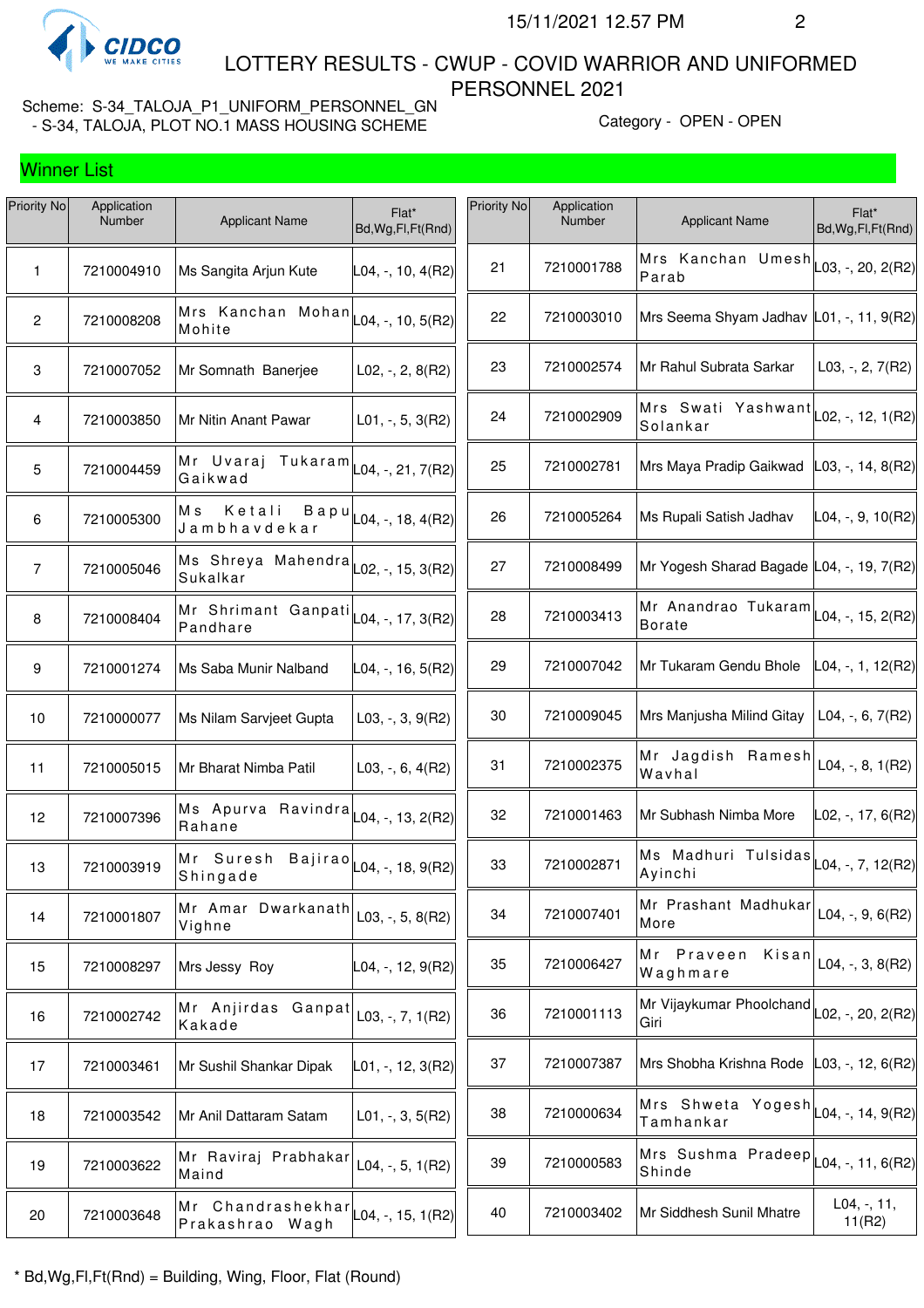

 LOTTERY RESULTS - CWUP - COVID WARRIOR AND UNIFORMED PERSONNEL 2021

Scheme: S-34\_TALOJA\_P1\_UNIFORM\_PERSONNEL\_GN - S-34, TALOJA, PLOT NO.1 MASS HOUSING SCHEME Category - OPEN - OPEN - OPEN

| Priority No | Application<br>Number | <b>Applicant Name</b>                                                    | Flat*<br>Bd, Wg, Fl, Ft (Rnd) | Priority No | Application<br>Number | <b>Applicant Name</b>                                               | Flat*<br>Bd, Wg, Fl, Ft (Rnd)    |
|-------------|-----------------------|--------------------------------------------------------------------------|-------------------------------|-------------|-----------------------|---------------------------------------------------------------------|----------------------------------|
| 41          | 7210003695            | Mr Ankush Vaijnath<br>Kawale                                             | L03, -, 6, 10(R2)             | 61          | 7210001692            | Mr Bhaskar Narayan<br>Katkar                                        | $L04, -13,$<br>11(R2)            |
| 42          | 7210003598            | Mr Chandrashekhar $\vert$ [04, -, 9, 11(R2)]<br>Kashinath Malye          |                               | 62          | 7210003793            | Mr Yuvaraj Kisan Bhosale                                            | $L04, -, 9, 8(R2)$               |
| 43          | 7210008155            | Javedahmad<br>Мr<br>Aasarmahel                                           | $L04, -, 4, 4(R2)$            | 63          | 7210003240            | Ms Drsneha Suhas Bhoite                                             | L01, -, 14, 4(R2)                |
| 44          | 7210005223            | Mr Ganesh Gangaram<br>Gawde                                              | $\textsf{L04}, -$ , 3, 12(R2) | 64          | 7210003468            | Mr Hemant Chandrakant<br>Palave                                     | $L03, -19,$<br>12(R2)            |
| 45          | 7210006271            | Mr Niranjan Ambadas<br>Rodge                                             | L04, -, 2, 12(R2)             | 65          | 7210004915            | Mrs Manasi Milind Gharat                                            | L04, -, 10, 3(R2)                |
| 46          | 7210008963            | Mr Suresh Babu Kokare                                                    | $L02, -, 4, 7(R2)$            | 66          | 7210004512            | Ms Yogita<br>Salunkhe                                               | Dinesh $\vert$ L04, -, 12, 8(R2) |
| 47          | 7210000939            | Mr Santosh Shyamrav<br>Andhale                                           | $ $ L04, -, 11, 8(R2)         | 67          | 7210001311            | Mr Swapnil Mahadeo $ _{\mathsf{L01},\text{-, 3, 11(R2)}}$<br>Gadage |                                  |
| 48          | 7210000633            | $R$ a m e s h k u m a $r _{L04, r}$ , 12, 5(R2)<br>Mr<br>Upadhyay        |                               | 68          | 7210005387            | Mr Govind Gangadhar $\vert$ L04, -, 1, 10(R2)<br><b>Bansode</b>     |                                  |
| 49          | 7210008498            | Mr Shailesh Dashrath $\vert$ L04, -, 12, 3(R2)<br>Waghmare               |                               | 69          | 7210008735            | Mrs Vaishali Rakesh $\vert$ L03, -, 10, 7(R2)<br>Kambli             |                                  |
| 50          | 7210009914            | Mr Yogesh Purushottam<br>Tayade                                          | L03, -, 13, 6(R2)             | 70          | 7210008691            | Mr Umesh Kisan Ingale                                               | $L04, -3, 1(R2)$                 |
| 51          | 7210008124            | Mr Babasaheb Atmaram<br>Gaikwad                                          | $\vert$ L03, -, 21, 6(R2)     | 71          | 7210008565            | Mr Gopinath Duryodhan<br>Gaikwad                                    | $L02, -, 4, 3(R2)$               |
| 52          | 7210004967            | Ms Gauri Dilip Sutar                                                     | L01, -, 15, 5(R2)             | 72          | 7210002364            | Mr Jitender Kumar Yadav                                             | $L04, -12, 6(R2)$                |
| 53          | 7210009178            | Mrs Anjali Sorate                                                        | $ L04, -, 14, 8(R2) $         | 73          | 7210006704            | Mr Sharad Anandrao $\vert$ L04, -, 19, 8(R2)<br>Pawar               |                                  |
| 54          | 7210002448            | Mr Subhash Satappa $\vert$ $_{\lfloor .03,-,12,5(R2) \rfloor}$<br>Sawant |                               | 74          | 7210001324            | Mr Navnath Punaji Pardhi                                            | L03, -, 17, 1(R2)                |
| 55          | 7210009796            | Mr Umesh Rajmohanlal<br>Kakkad                                           | $\textsf{L04},$ -, 15, 7(R2)  | 75          | 7210001491            | Mr Hari Vithal Lele                                                 | $L04, -, 4, 6(R2)$               |
| 56          | 7210002223            | Mr Kalpesh Kashiram<br>Khawas                                            | $L04, -110, 9(R2)$            | 76          | 7210006405            | Mrs Dhanashri Vishal<br>Nalawade                                    | L04, $-$ , 5, 4(R2)              |
| 57          | 7210003744            | Mr Sanjay Jagannath Tibe                                                 | L03, -, 21, 8(R2)             | 77          | 7210004708            | Mr Atul Bhanudas Motling                                            | L04, -, 8, 11(R2)                |
| 58          | 7210002590            | Mr Madhav Surybhan<br>Wagh                                               | $L04, -16,$<br>11(R2)         | 78          | 7210001519            | Mr Dhananjay Balkrishna<br>Shinde                                   | L04, $-$ , 4, 8(R2)              |
| 59          | 7210003117            | Mr Janardan Tulshiram<br>Gholap                                          | $L01, -114,$<br>11(R2)        | 79          | 7210004277            | Ms Chaitali Chandrkant<br>Mete                                      | L02, $-$ , 6, 5(R2)              |
| 60          | 7210008647            | Mr Milind Madhukar<br>Gawale                                             | $L04, -, 11,$<br>10(R2)       | 80          | 7210005493            | Ms Saliha Isane                                                     | L02, $-$ , 3, 4(R2)              |
|             |                       |                                                                          |                               |             |                       |                                                                     |                                  |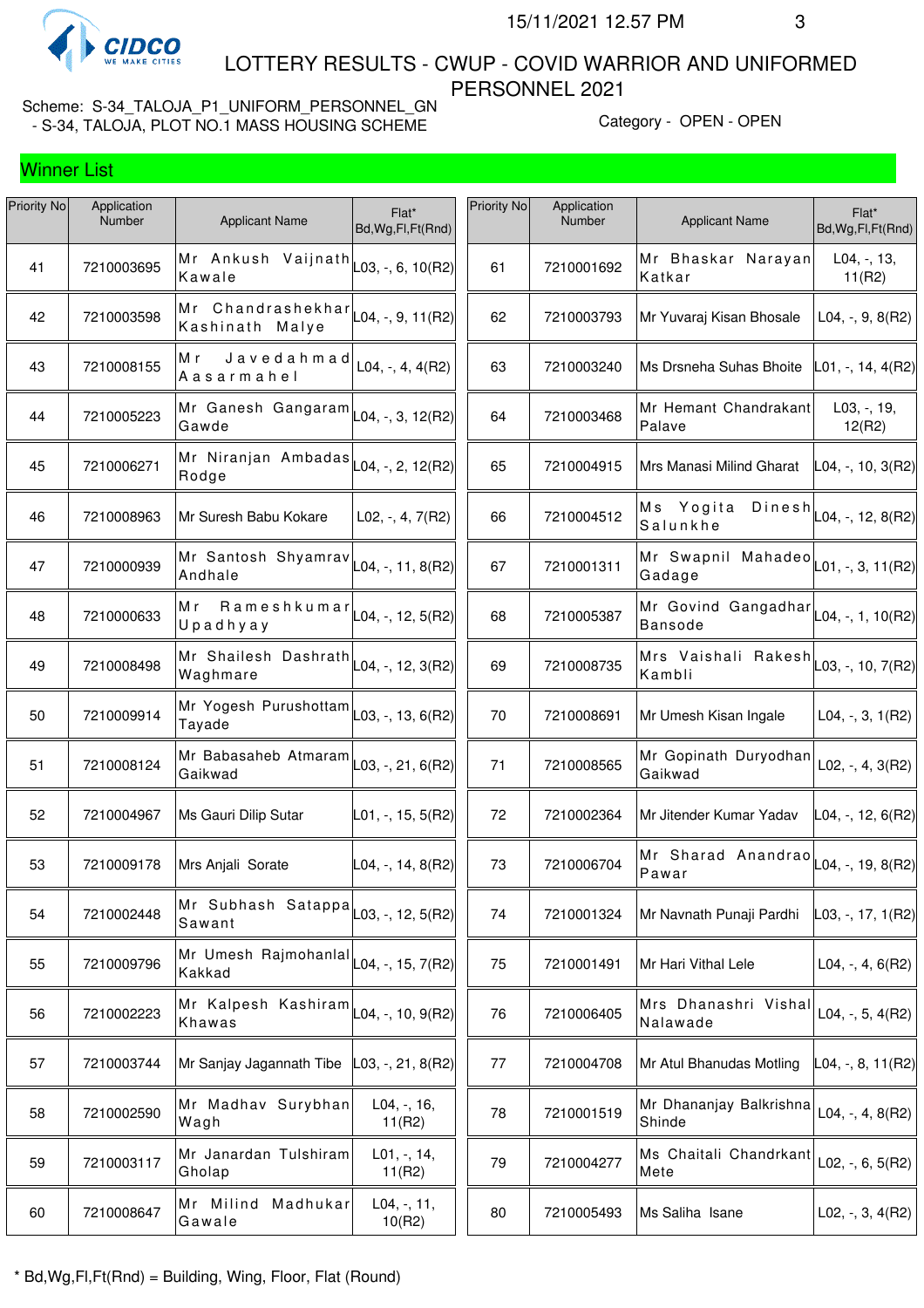

 LOTTERY RESULTS - CWUP - COVID WARRIOR AND UNIFORMED PERSONNEL 2021

Scheme: S-34\_TALOJA\_P1\_UNIFORM\_PERSONNEL\_GN - S-34, TALOJA, PLOT NO.1 MASS HOUSING SCHEME<br>- S-34, TALOJA, PLOT NO.1 MASS HOUSING SCHEME

| Priority No | Application<br>Number | <b>Applicant Name</b>                                                              | Flat*<br>Bd, Wg, Fl, Ft (Rnd) | Priority No | Application<br>Number | <b>Applicant Name</b>                                                              | Flat*<br>Bd, Wg, Fl, Ft (Rnd) |
|-------------|-----------------------|------------------------------------------------------------------------------------|-------------------------------|-------------|-----------------------|------------------------------------------------------------------------------------|-------------------------------|
| 81          | 7210002877            | Mr Pankaj Mangesh<br>Dahivalkar                                                    | $ L04, -, 18, 6(R2) $         | 101         | 7210009789            | Mrs Amruta Sudhir<br>Choudhari                                                     | L03, -, 3, 12(R2)             |
| 82          | 7210005227            | Mr Dilip Gopal Girigosavi                                                          | $L04, -3, 6(R2)$              | 102         | 7210004840            | Mr Hanumant Jagannath<br>Ware                                                      | L04, -, 8, $5(R2)$            |
| 83          | 7210003859            | Mrs Bharati Mansing $\lfloor 04, \frac{\cdot}{20}, \frac{7}{R2} \rfloor$<br>Jadhav |                               | 103         | 7210005768            | Mr Rajendra Bhimrao $\vert$ $_{L03, \, \cdot, \, 11, \, 5(R2)}$<br><b>Bhandare</b> |                               |
| 84          | 7210005693            | Mr Mahadu Karbhari Date                                                            | $L03, -, 6, 1(R2)$            | 104         | 7210008897            | Mrs Pritali Swapnil Ware                                                           | L01, -, 17, 5(R2)             |
| 85          | 7210005011            | Mr Dinesh Mahadevsing $\lfloor 04, \frac{1}{13}, 4(R2) \rfloor$<br>Chavan          |                               | 105         | 7210002933            | Mr Pramod Rajshekhar $\vert$ L04, -, 13, 8(R2)<br>Mule                             |                               |
| 86          | 7210008482            | Mr Vithal Appa Kadam                                                               | L04, -, 3, 10(R2)             | 106         | 7210004538            | Mr Satish Sampat Jadhav                                                            | L04, -, 6, 12(R2)             |
| 87          | 7210001457            | Mr Akshay<br>Jagdish<br>Madhavi                                                    | L03, -, 21,<br>11(R2)         | 107         | 7210004818            | Ms Reedafatima Hamraz<br>Shaikh                                                    | $L02, -16,$<br>10(R2)         |
| 88          | 7210004588            | Mr Baburao Namdev<br>Kashid                                                        | $ $ L04, -, 15, 3(R2)         | 108         | 7210002884            | M r<br>Manojkumar<br>Radheshyam Mishra                                             | $L04, -, 21,$<br>12(R2)       |
| 89          | 7210005409            | Mrs Vandana Eknath Patil                                                           | L03, -, 11, 4(R2)             | 109         | 7210003473            | Mr Santosh Baban $L_{04, -17, 7(R2)}$<br>Kshirsagar                                |                               |
| 90          | 7210003787            | Mr Ananda Maruti Shirsat                                                           | $L04, -3, 3(R2)$              | 110         | 7210008036            | Mr Baban Shankar Ugale                                                             | L04, -, 19, 1(R2)             |
| 91          | 7210001151            | Mrs Rinku Chhabilal Yadav L01, -, 9, 11(R2)                                        |                               | 111         | 7210002369            | Mrs Shubhangi Uttam $L_{04, 7}$ , 3, 11(R2)<br>Thitame                             |                               |
| 92          | 7210005069            | Mr Amol Madhav Mali                                                                | $L03, -, 9, 4(R2)$            | 112         | 7210002691            | Mrs Rohini Mangesh<br>Shirke                                                       | $L01, -, 1, 9(R2)$            |
| 93          | 7210009916            | Mr Krishnath Maruti Patil                                                          | $L02, -, 9, 7(R2)$            | 113         | 7210003077            | Sudhir<br>Mrs Sneha<br>Kolapate                                                    | $L04, -, 21,$<br>10(R2)       |
| 94          | 7210004533            | Mr Raj Kapoor                                                                      | L04, $-$ , 5, 7(R2)           | 114         | 7210003329            | Ms Pratibha Kisan Thorat                                                           | L04, $-$ , 4, 7(R2)           |
| 95          | 7210006975            | Mr Rajaram Dinkar Kalap                                                            | L04, -, 15, 9(R2)             | 115         | 7210000675            | Mr Shantaram Raghunath<br>Sawant                                                   | L04, -, $5, 9(R2)$            |
| 96          | 7210003557            | Mrs Manisha Anand Gore                                                             | L02, -, 21, 3(R2)             | 116         | 7210008403            | Mr Santosh Vishnu Ghatge L04, -, 14, 2(R2)                                         |                               |
| 97          | 7210006744            | Mr Ahmedjamiluddin<br>Nizamiuddin Sayed                                            | $L04, -, 6, 8(R2)$            | 117         | 7210006298            | -<br> Mr Chinmay Narayan  <sub>L01, -,</sub> 13,9(R2)<br>Gokhale                   |                               |
| 98          | 7210005867            | Ms Sharmila Hanmant<br>Chavan                                                      | $L02, -10, 8(R2)$             | 118         | 7210001133            | Ms Sonam Rajaram Yadav L04, -, 5, 11(R2)                                           |                               |
| 99          | 7210003627            | Mr Vijay Subhash Masne                                                             | L04, -, 14, 1(R2)             | 119         | 7210006477            | Mr Madan Vikram Sanap                                                              | $L04, -3, 2(R2)$              |
| 100         | 7210006414            | Mr Vivek Bapurao Chavan                                                            | $ L04, -, 19, 4(R2) $         | 120         | 7210004370            | Mr Kanagasabapathy $ $ <sub>L04, -, 6, 10</sub> (R2)<br>Sundaram Pillai            |                               |
|             |                       |                                                                                    |                               |             |                       |                                                                                    |                               |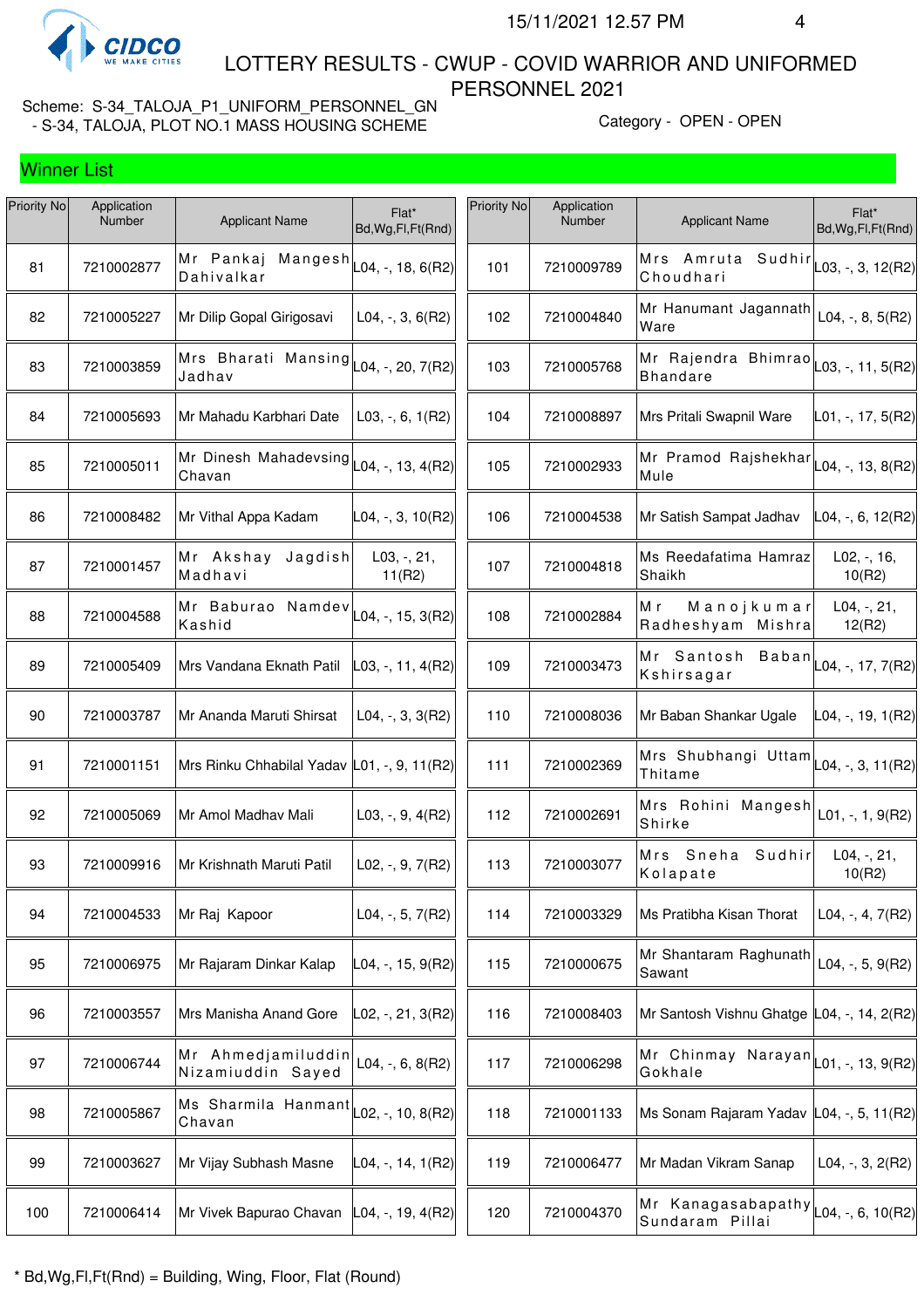

 LOTTERY RESULTS - CWUP - COVID WARRIOR AND UNIFORMED PERSONNEL 2021

Scheme: S-34\_TALOJA\_P1\_UNIFORM\_PERSONNEL\_GN - S-34, TALOJA, PLOT NO.1 MASS HOUSING SCHEME Category - OPEN - OPEN - OPEN

| Priority No | Application<br>Number | <b>Applicant Name</b>                                               | Flat*<br>Bd, Wg, Fl, Ft (Rnd)       |
|-------------|-----------------------|---------------------------------------------------------------------|-------------------------------------|
| 121         | 7210003989            | Mr Mahadeo Nana Ware                                                | ∣L02, -, 11, 9(R2)                  |
| 122         | 7210007773            | Mr Ashok Sonaba Dhotre                                              | $ L04, -, 20, 8(R2) $               |
| 123         | 7210003634            | Mr Shashikant Isavara $\vert_{\text{L04, -, 11, 7(R2)}}$<br>Todakar |                                     |
| 124         | 7210000296            | Mr Suresh Prabhakar<br>Pandit                                       | $L02, -11,$<br>11(R2)               |
| 125         | 7210009193            | Mrs<br>Sakshi<br>Jadhav                                             | Jitendra $\vert$ L04, -, 1, 11(R2)  |
| 126         | 7210006110            | Mrs Smita Satish Arote                                              | $ L04, -, 17, 1(R2) $               |
| 127         | 7210000938            | Mrs<br>Swati<br>Deshmukh                                            | A s h o k $\vert$ L03, -, 12, 7(R2) |
| 128         | 7210002173            | Mr Santosh Ramchandra<br>Dambe                                      | $L04, -11,$<br>12(R2)               |
| 129         | 7210002565            | Ms Pratiksha Prakash $\vert_{\text{L04, -, 21, 4(R2)}}$<br>Junghare |                                     |
| 130         | 7210001019            | Mrs<br>Kirti<br>Bhandare                                            | Samadhan $\vert$ L02, -, 17, 5(R2)  |
| 131         | 7210004415            | Mr Imran Basir Patni                                                | $L03, -2, 6(R2)$                    |
| 132         | 7210004449            | Mr Arun Kashinath Dethe                                             | $\vert$ L03, -, 17, 3(R2)           |
| 133         | 7210004255            | Mr Anil Shripati Devkate                                            | $L02, -15,$<br>10(R2)               |
| 134         | 7210008125            | Mr Vishal Pralhad Mohite                                            | $L04, -7, 2(R2)$                    |
| 135         | 7210009539            | Satyarthprakash<br>Мr<br>Kashinath<br><b>Balvant</b>                | L04, -, 19, 9(R2)                   |
| 136         | 7210008989            | Priya<br>Raghunath<br>Ms<br>Sawant                                  | $L04, -, 9, 1(R2)$                  |
| 137         | 7210002708            | Mr Meghnath<br>Mohan<br>Dange                                       | $L01, -, 4, 3(R2)$                  |
| 138         | 7210007861            | Mr Dajiram Ankush Narbat                                            | $ L03, -$ , 19, 6(R2)               |
| 139         | 7210005441            | Mrs Swati Naveen                                                    | $L01, -, 9, 7(R2)$                  |
| 140         | 7210005296            | Mr<br>Kiran<br>Jadhav                                               | Madhavrao $\vert$ L04, -, 5, 10(R2) |

| Priority No | Application<br><b>Number</b> | <b>Applicant Name</b>                              | Flat*<br>Bd, Wg, Fl, Ft (Rnd) |
|-------------|------------------------------|----------------------------------------------------|-------------------------------|
| 141         | 7210007185                   | Mr Anilkumar Kailashram L04, -, 21, 8(R2)<br>Gupta |                               |
| 142         | 7210009842                   | Mr Mahendra Jaisingh<br>Jadhav                     | $L04, -15,$<br>11(R2)         |
| 143         | 7210006937                   | Mr Anil Janardhan Bhosale L04, -, 6, 11(R2)        |                               |
| 144         | 7210003943                   | Mr Dhananjay Shivaji More L04, -, 18, 8(R2)        |                               |
| 145         | 7210008316                   | Baburao Bhivram<br>Mr<br>Sankpal                   | $L01, -3, 6(R2)$              |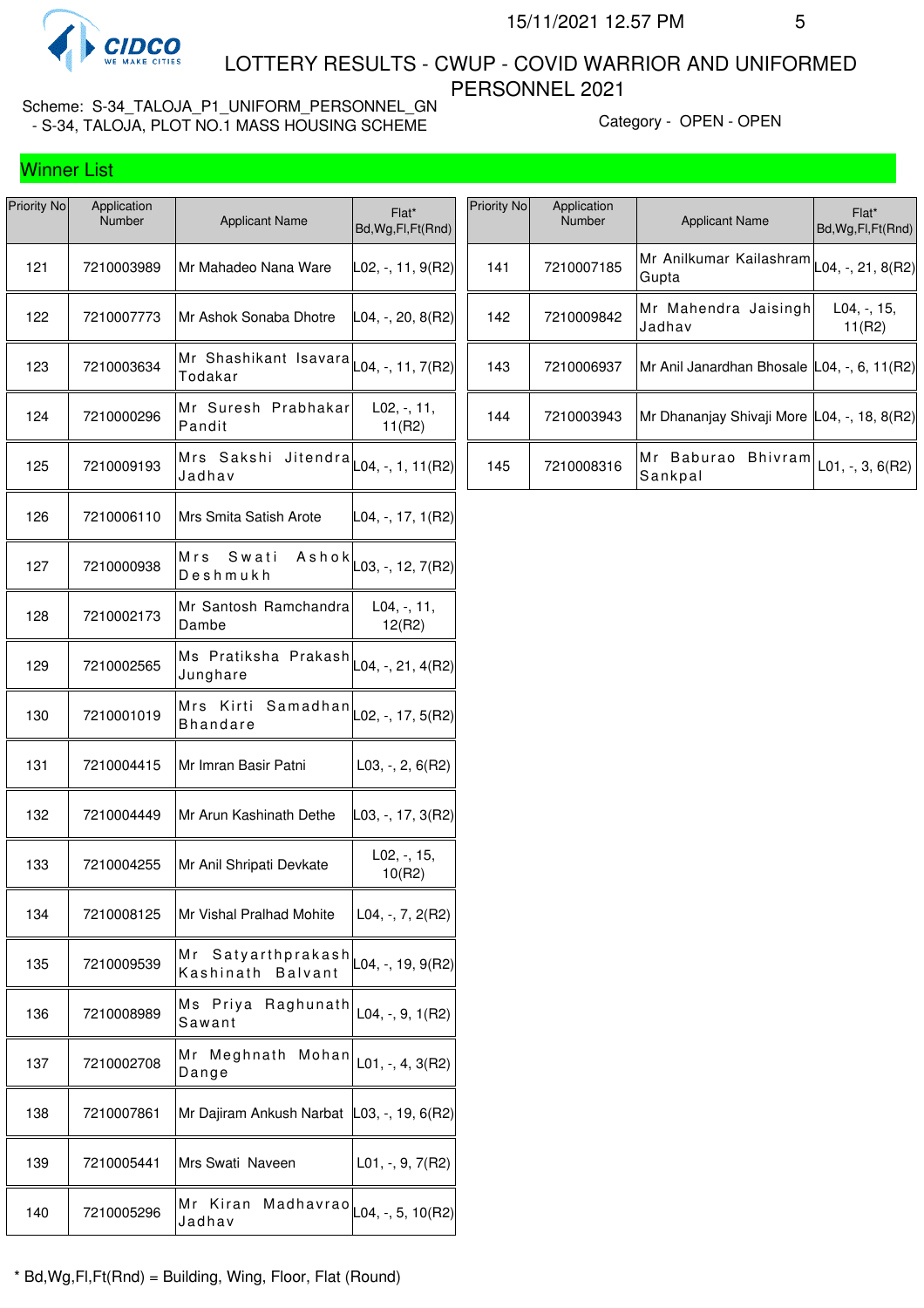

 LOTTERY RESULTS - CWUP - COVID WARRIOR AND UNIFORMED PERSONNEL 2021

Scheme: S-34\_TALOJA\_P1\_UNIFORM\_PERSONNEL\_GN - S-34, TALOJA, PLOT NO.1 MASS HOUSING SCHEME CAREGORY - SC - SCHEDULED CASTE

| Priority No | Application<br>Number | <b>Applicant Name</b>                                                       | Flat*<br>Bd, Wg, Fl, Ft (Rnd)         |
|-------------|-----------------------|-----------------------------------------------------------------------------|---------------------------------------|
| 1           | 7210001244            | Mrs Shailaja Rajendra $\vert$ L03, -, 2, 11(R2)<br>Wagh                     |                                       |
| 2           | 7210004936            | Mr Surendra Sakharam $\vert_{\text{L01},\text{-, 19, 1(R2)}}$<br>Tatkare    |                                       |
| 3           | 7210003692            | Ms Renu Ramnayan Bharti L04, -, 12, 1(R2)                                   |                                       |
| 4           | 7210003369            | Mrs Savita Vilas Karande                                                    | $L04, -12,$<br>10(R2)                 |
| 5           | 7210003269            | Мr<br>Mahesh<br>Waghmare                                                    | $Ramdas$ <sub>L04, -, 10, 2(R2)</sub> |
| 6           | 7210009501            | Mr Anand Vitthal Kamble                                                     | L01, -, 5, 11(R2)                     |
| 7           | 7210000286            | —<br>Mr Jivanmukta Malhari $\vert_{\text{L02, -, 5, 10(R2)}}$<br>Vijapurkar |                                       |
| 8           | 7210009439            | Mr Shrikant Manohar<br>Sonawane                                             | $L04, -, 6, 9(R2)$                    |
| 9           | 7210005522            | Mrs Nagamma Manohar<br>Lade                                                 | $L04, -19,$<br>12(R2)                 |
| 10          | 7210001987            | Ms Reshma Jaganath $\vert$ $_{\text{L03, -, 11, 2(R2)}}$<br>Gaikwad         |                                       |
| 11          | 7210008741            | Mr Avinash Baliram Shinde L02, -, 2, 12(R2)                                 |                                       |
| 12          | 7210004993            | Mr Pritam Shankar More                                                      | $L02, -, 5, 6(R2)$                    |
| 13          | 7210004389            | Mrs Vaishali Jagdish<br>Pawar                                               | L03, -, 18,<br>10(R2)                 |
| 14          | 7210000449            | Mrs<br>Sarika Sandesh $\vert$ L02, -, 6, 10(R2)<br>Gholap                   |                                       |
| 15          | 7210004738            | Mrs Seema Sanjay Hire                                                       | $L04, -, 2, 5(R2)$                    |
| 16          | 7210006862            | Mrs Laxmi Yadav Kamble                                                      | $ L01, -, 20, 6(R2) $                 |
| 17          | 7210005855            | Mr<br>Sudhir<br>Ravindra<br>Pathare                                         | L04, $-$ , $7$ , $1(R2)$              |
| 18          | 7210009998            | Mrs Sangita Mahendra<br>Rokade                                              | L04, -, 20, 3(R2)                     |
| 19          | 7210003952            | Mr Kiran Balu Tapase                                                        | L03, -, 13,<br>11(R2)                 |
| 20          | 7210000639            | Ms Sarika Mahesh Borade L03, -, 15, 7(R2)                                   |                                       |
|             |                       |                                                                             |                                       |